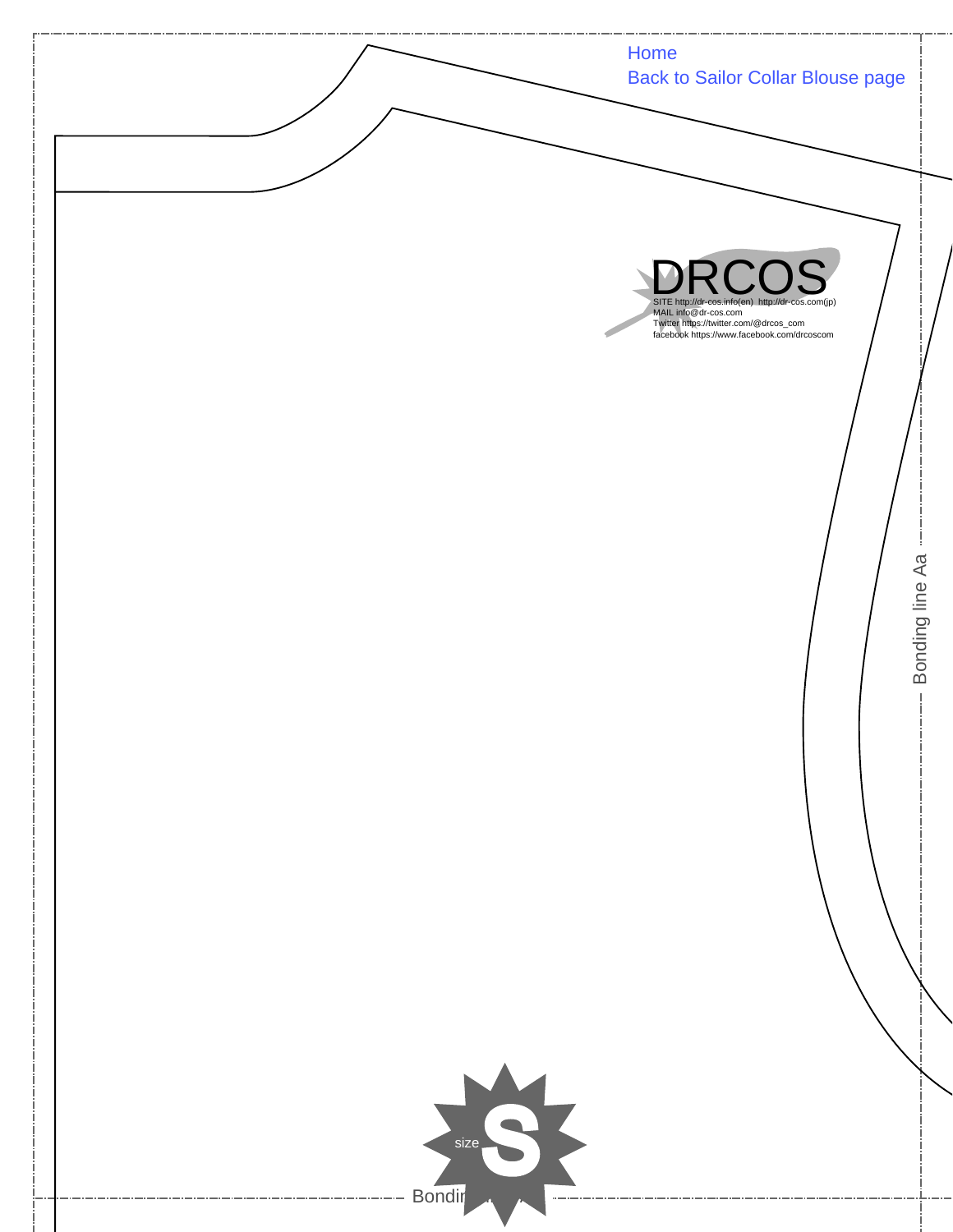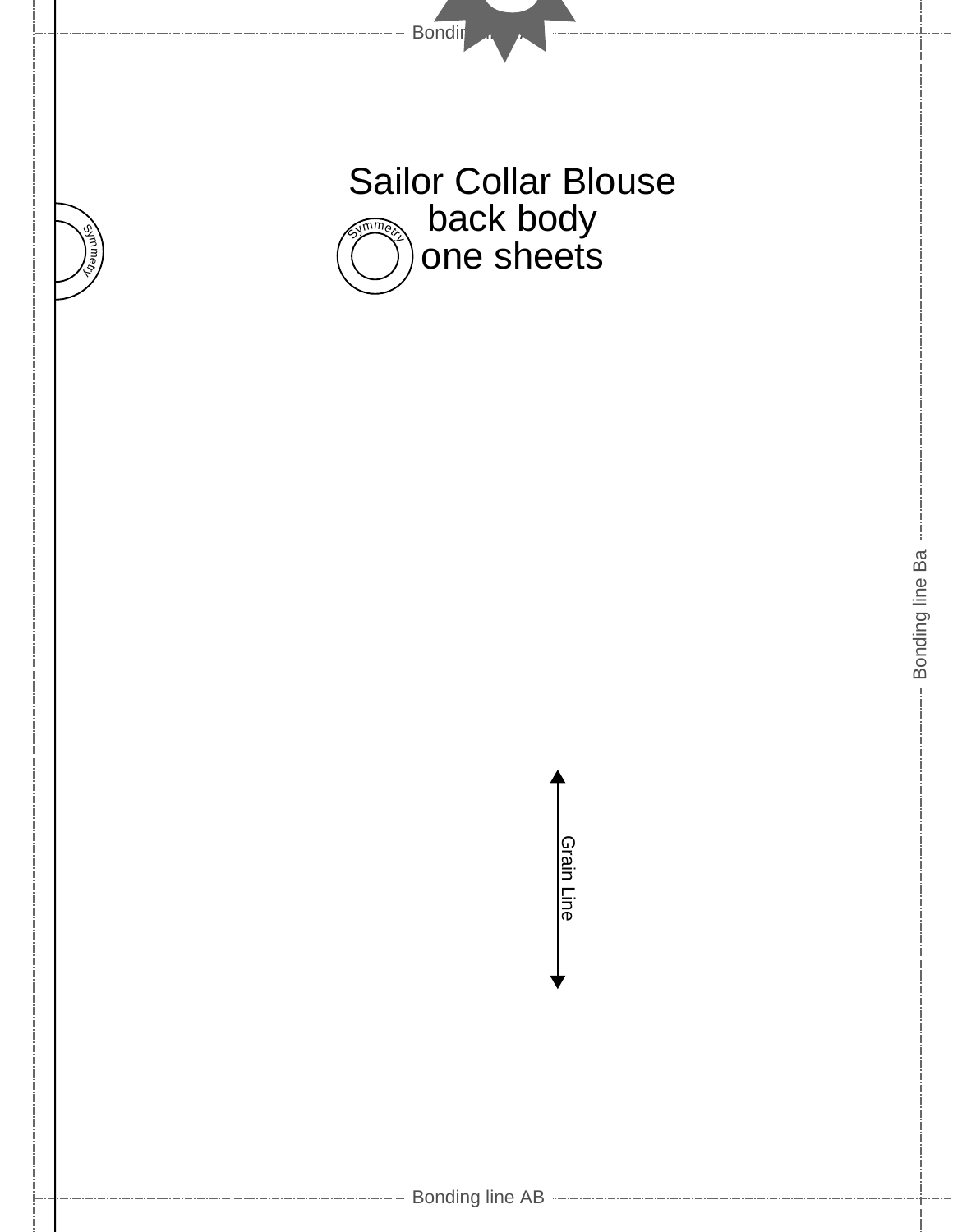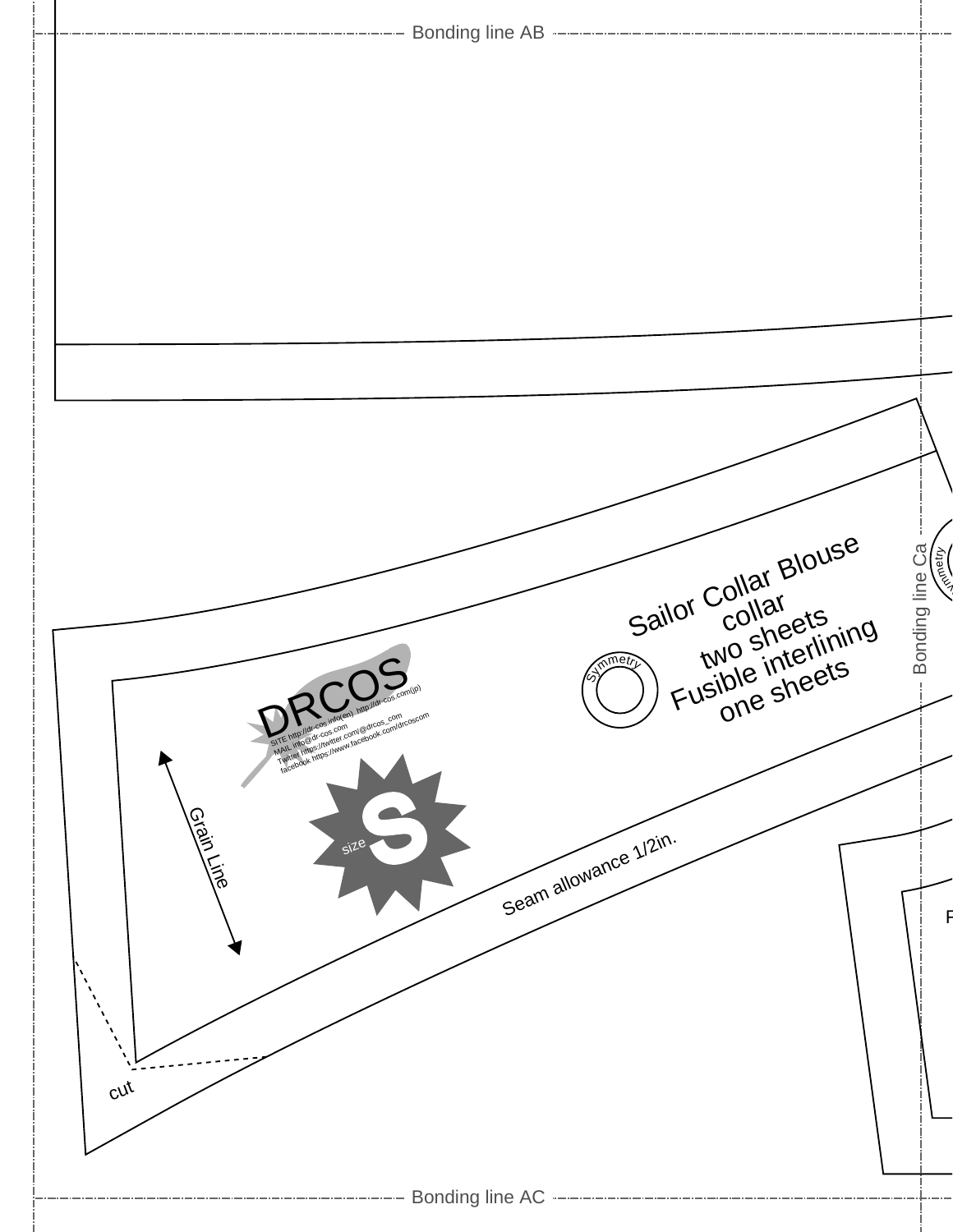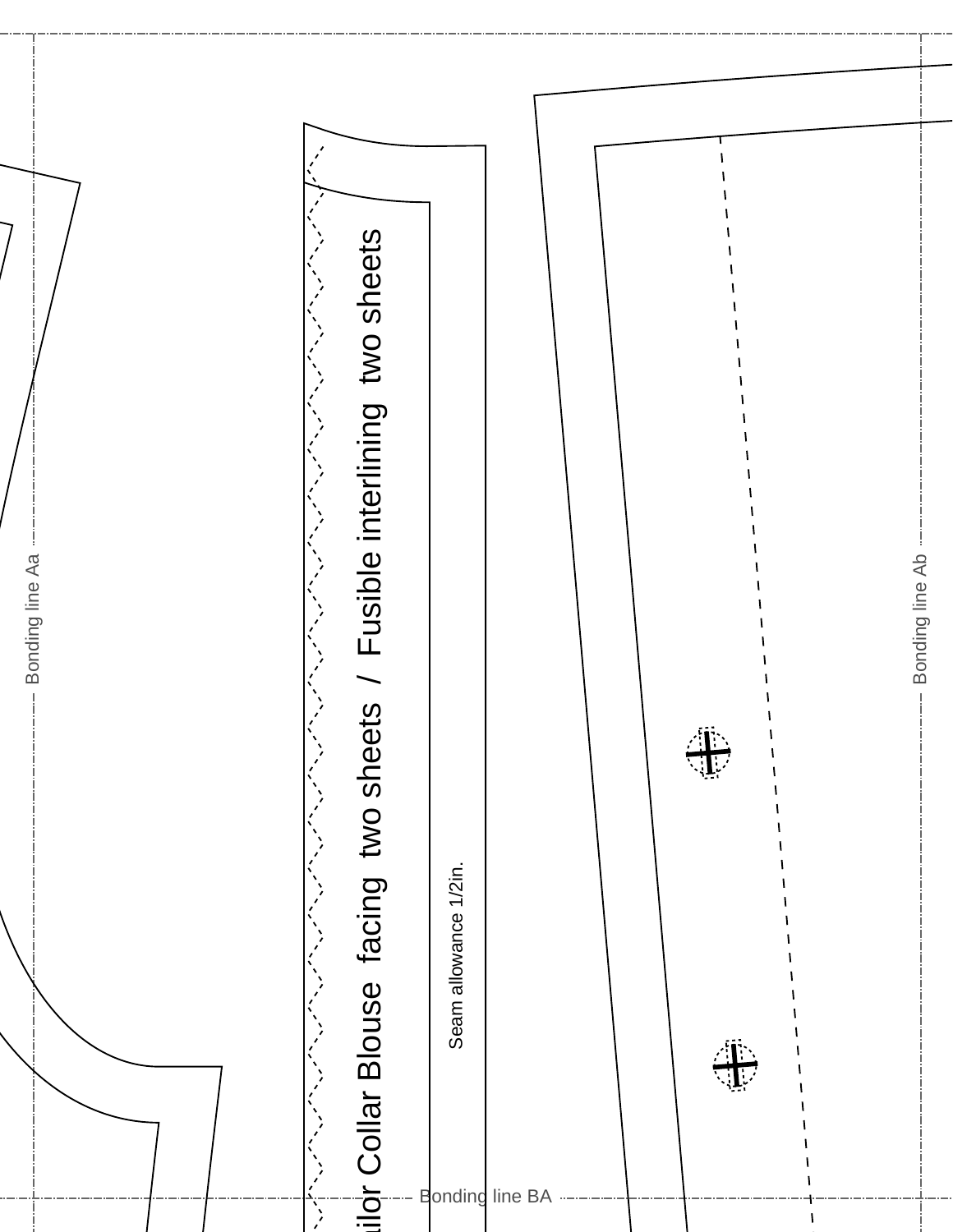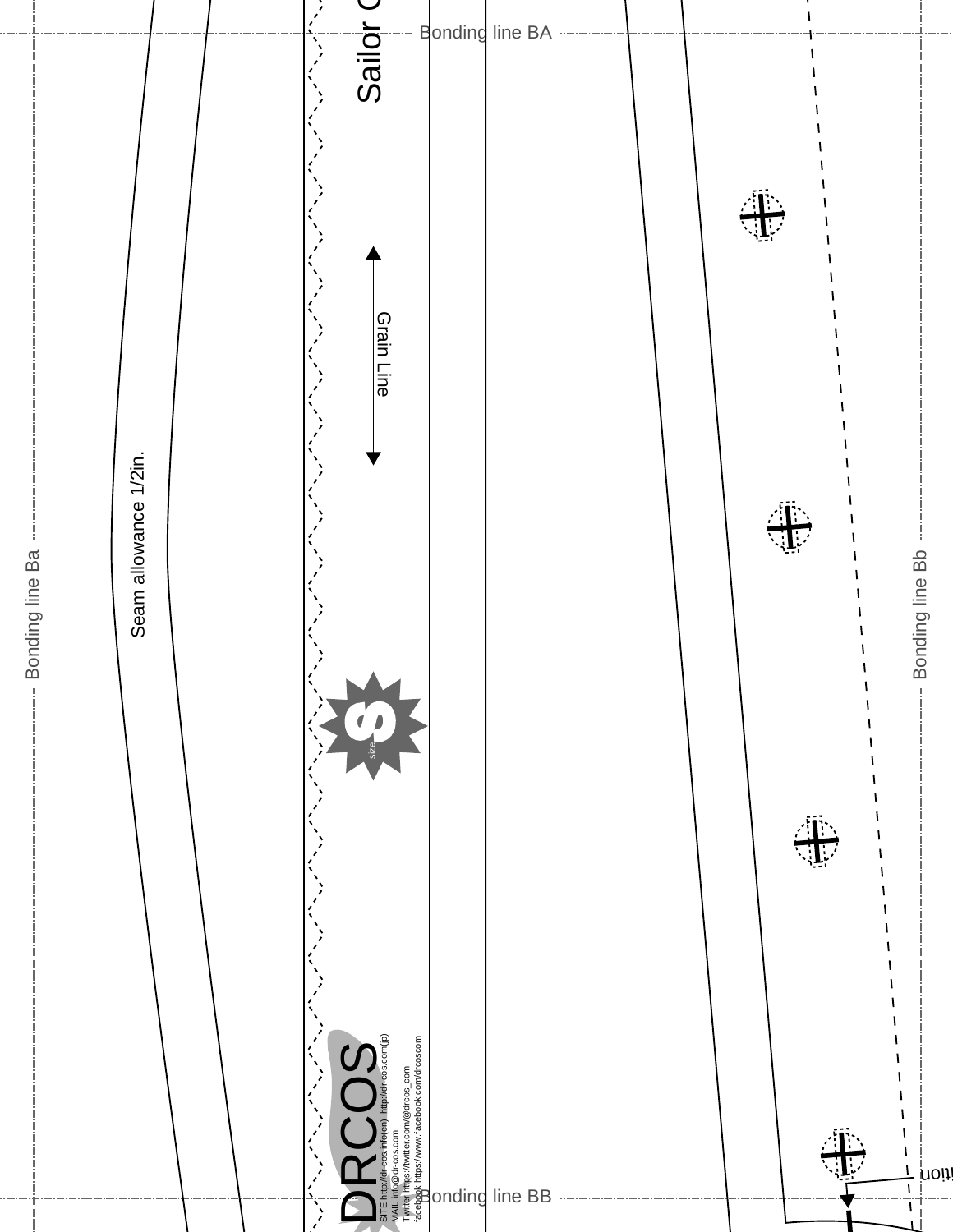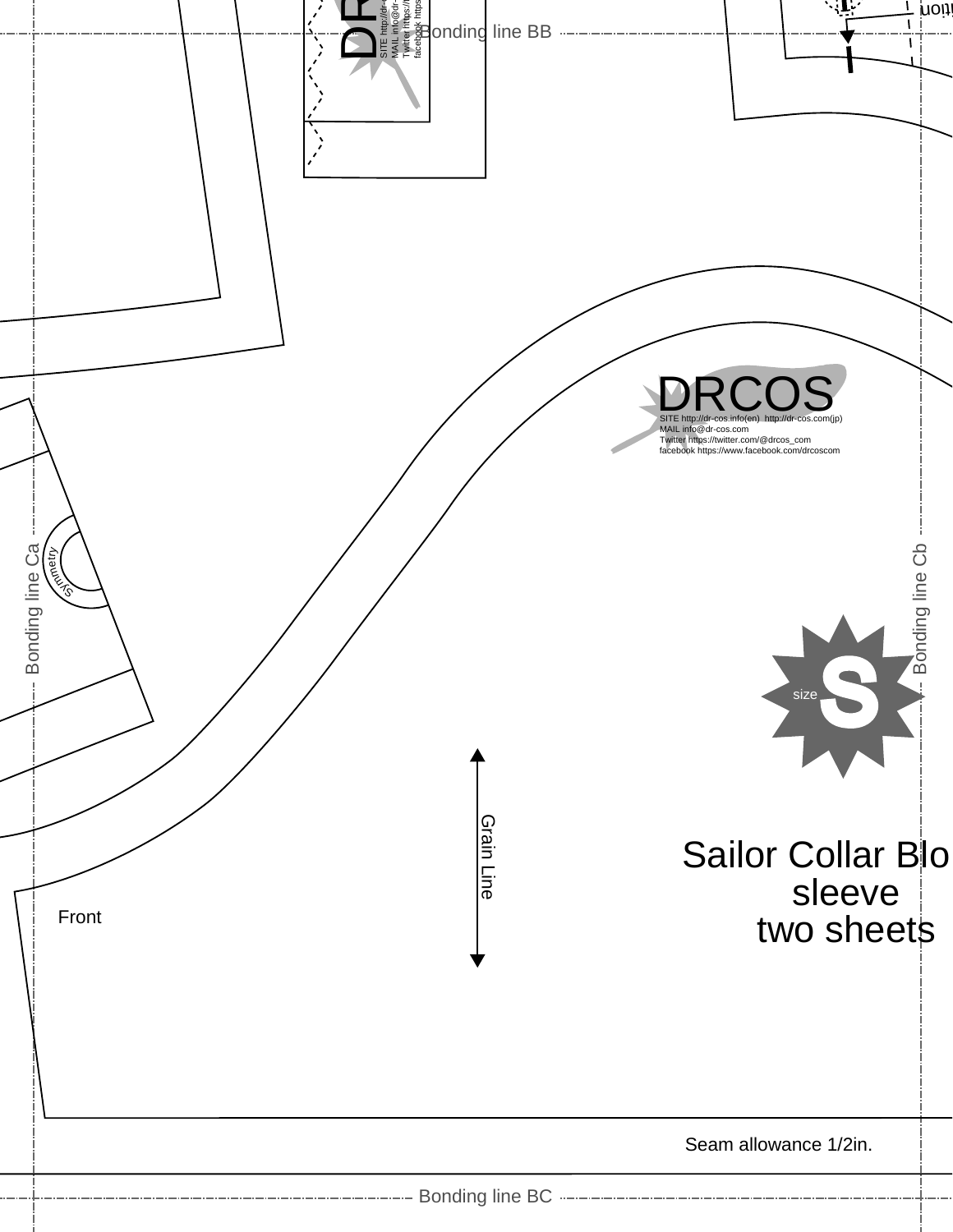| Bonding line Ab |                       | Bonding line Ac |  |
|-----------------|-----------------------|-----------------|--|
| $\frac{1}{1}$   |                       | $\frac{1}{4}$   |  |
| Grain Line      |                       |                 |  |
|                 | Seam allowance 1/2in. |                 |  |
|                 |                       |                 |  |
|                 |                       |                 |  |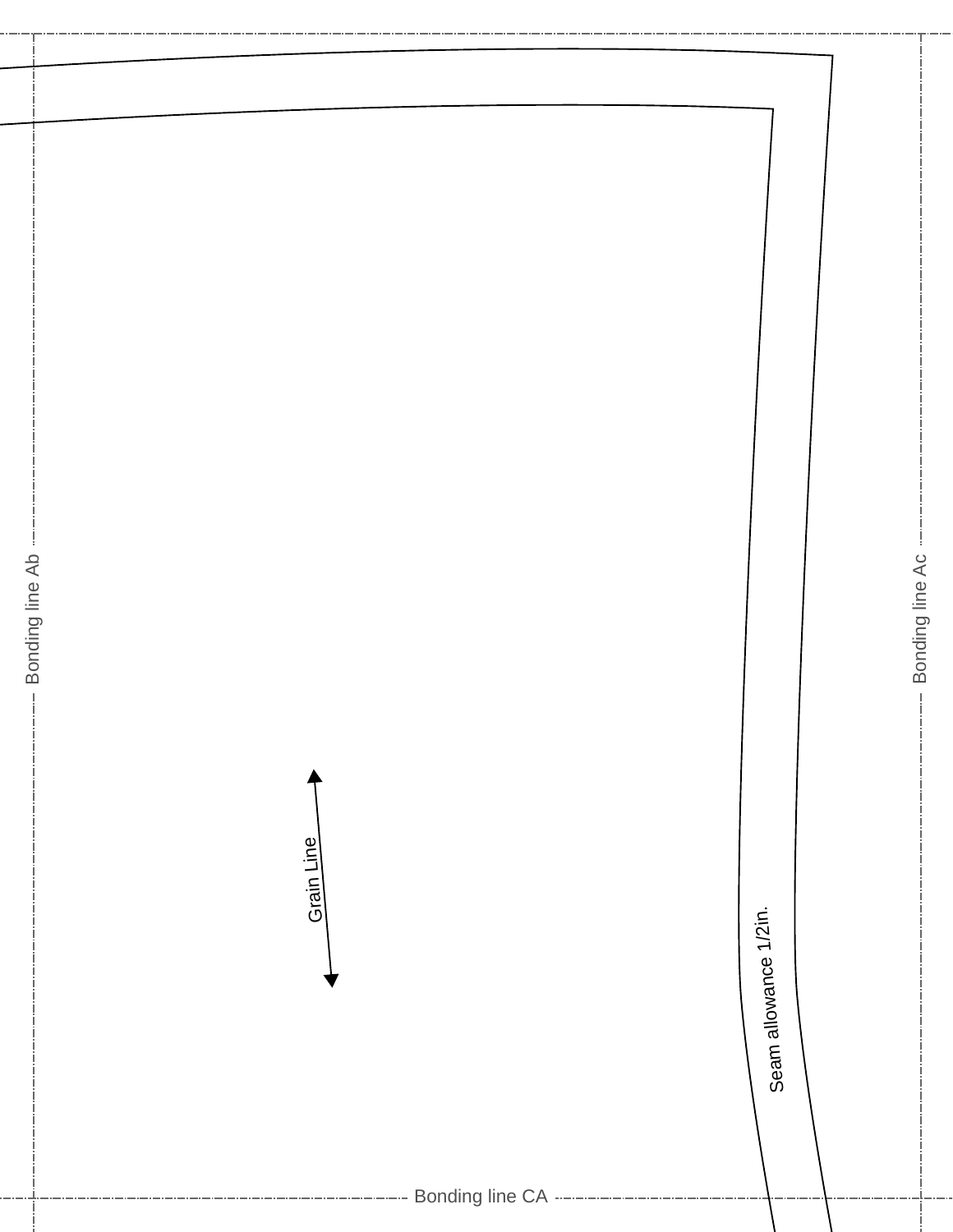